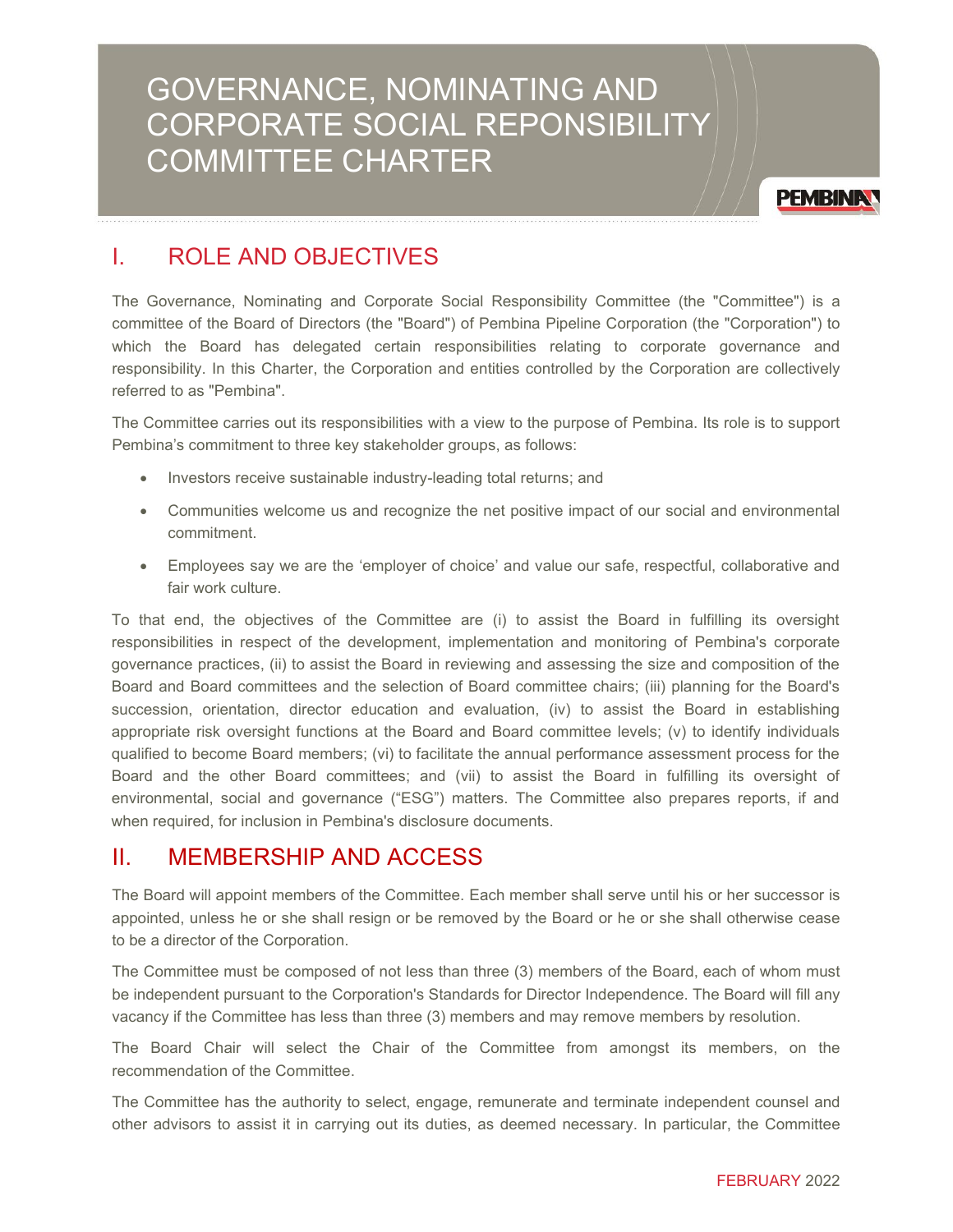has sole authority to retain and terminate any search firm to be used to identify director candidates, including the search firm's fees and other retention terms. The Corporation will provide appropriate funding to compensate any advisors that the Committee chooses to engage.

In discharging its duties under this Charter, the Committee may investigate any matter brought to its attention and will have access to all books, records, facilities and personnel, may conduct meetings or interview any officer or employee, the Corporation's legal counsel external auditors and consultants, and may invite any such persons to attend any part of any meeting of the Committee.

## III. FUNCTIONS

The Committee is responsible for overseeing developments and best practices in corporate governance and ESG and furthering the effectiveness of the Corporation's corporate governance and ESG practices, and for director succession planning.

### A. Corporate Governance Oversight Duties and Responsibilities

The Committee will:

- (a) recommend and report to the Board on corporate governance issues, principles and guidelines for review discussion, approval or other action by the Board;
- (b) monitor best governance practices and annually review the Corporation's governance practices with a view to maintaining high standards of corporate governance;
- (c) develop and recommend to the Board for approval a set of corporate governance guidelines;
- (d) monitor management's disclosure committee and conduct an annual review of the Corporation's Disclosure Policy;
- (e) raise any issues relating to governance that are identified by the Board with the management of the Corporation; and
- (f) report to the Board on the compliance of the Corporation and of each Board committee with the relevant regulatory bodies, authorities and stock exchanges.
- B. Board Oversight Duties and Responsibilities

The Committee will:

- (a) review, prior to each annual general meeting and in consultation with the Board Chair and the Chief Executive Officer (the "CEO"), the composition of the Board (including an assessment of the implementation and effectiveness of the Board Diversity Policy), the Board committees and the committee chairs and recommend any necessary changes to the Board for approval;
- (b) review and recommend to the Board for approval as required, the candidates for appointment of the Board Chair and the Board committee chairs;
- (c) review and recommend to the Board for approval as required, the candidates for appointment as CEO; and
- (d) confirm that each Board committee and the Board as a whole conducts an annual review of its respective Charter, reviews any recommendations for amendment and recommends any necessary changes to the Committee, who will, in turn, recommend any changes it deems necessary to the Board for approval.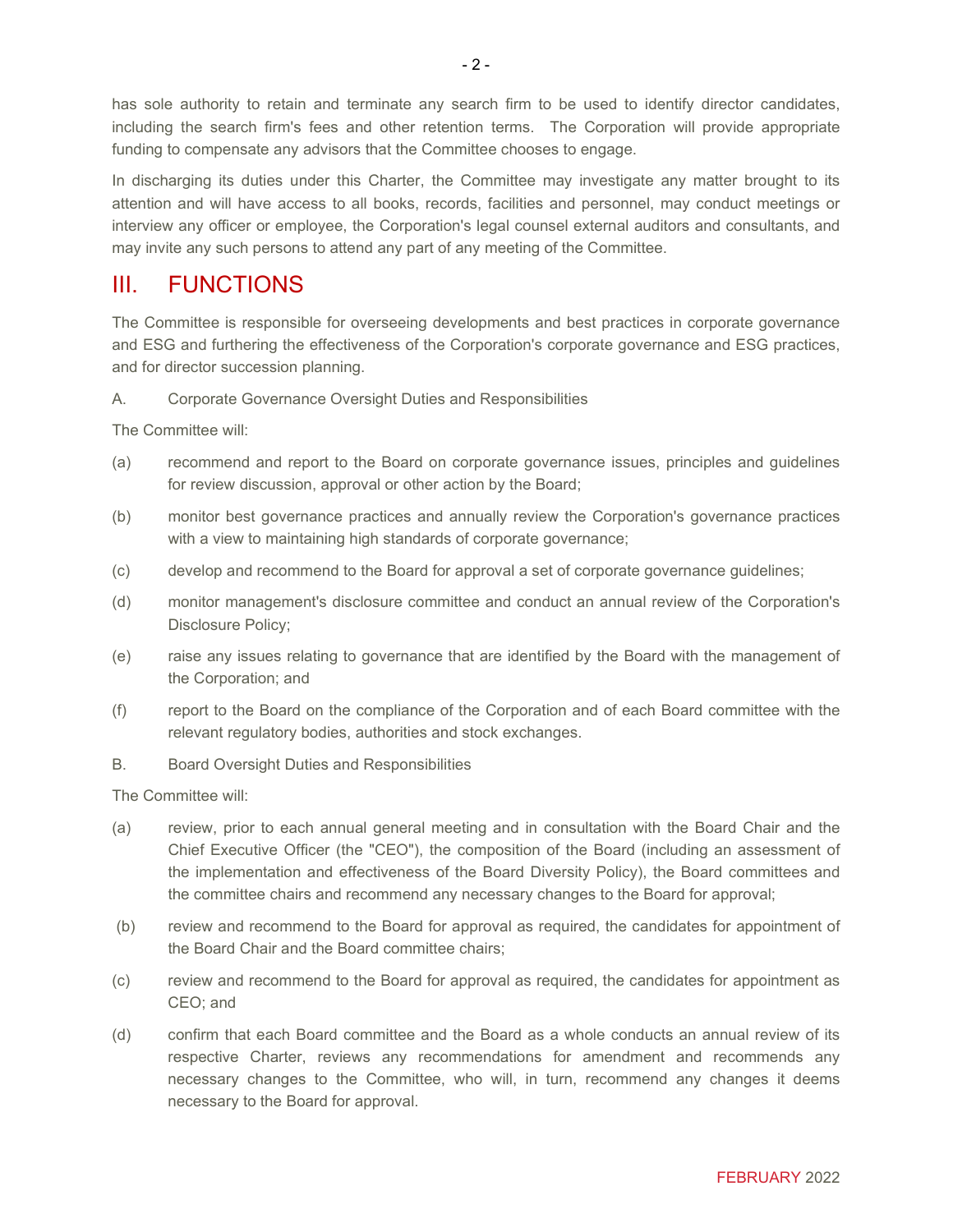#### C. Selection/Evaluation Duties and Responsibilities

The Committee will:

- (a) assess what competencies and skills the Board, as a whole, should possess, including diversity of background, skills, education and experience and the time and resources that individual directors are able to dedicate to their duties as a Board member, and the appropriate size of the Board with a view to facilitating effective decision-making;
- (b) determine a process for the selection of new directors, and periodically review such process;
- (c) identify individuals qualified to become Board members, consistent with criteria established by the Board (including the Governance Guidelines and the Diversity Policy);
- (d) select, or recommend that the Board select, the director nominees for the next annual general meeting of shareholders and, as required, candidates to fill any vacancy occurring in the Board or committees;
- (e) recommend to the Board for approval a process for the determination of the independence of the directors, and the financial expertise or accounting or related financial experience or financial literacy of the directors (as those terms are defined under applicable securities laws) as well as the actual determinations, and periodically review such process and recommend any changes thereto to the Board for approval;
- (f) ensure an orientation process is in place for new directors and committee members and educational opportunities are available for the ongoing development and education of existing directors;
- (g) recommend to the Board for approval a process and criteria for assessing the performance of individual directors, the Board Chair, the chairs of the committees, the Board as a whole and the committees, including the Committee itself, and oversee the Board Chair in conducting this assessment, which in the case of committees of the Board, shall be undertaken at least annually;
- (h) recommend to the Board for approval the criteria to be met by all directors of the Corporation in order to be eligible to serve as a director and periodically review and recommend any changes to the eligibility criteria to the Board for approval;
- (i) review, at least annually, whether any two (2) or more Board members serve together on the board of another publicly-traded entity and whether the composition of the Board needs to be changed to eliminate these interlocks;
- (j) review proposed additional directorships being pursued by directors of the Corporation, in accordance with the Corporation's Governance Guidelines, prior to any director accepting any new directorship in order to manage any conflicts or perceived conflicts; and
- (k) establish and annually review, a succession plan for the Board Chair and the chair of each Board committee.
- D. Organizational Duties and Responsibilities

The Committee will:

(a) work with all appropriate persons and entities within the Corporation to foster a healthy governance culture;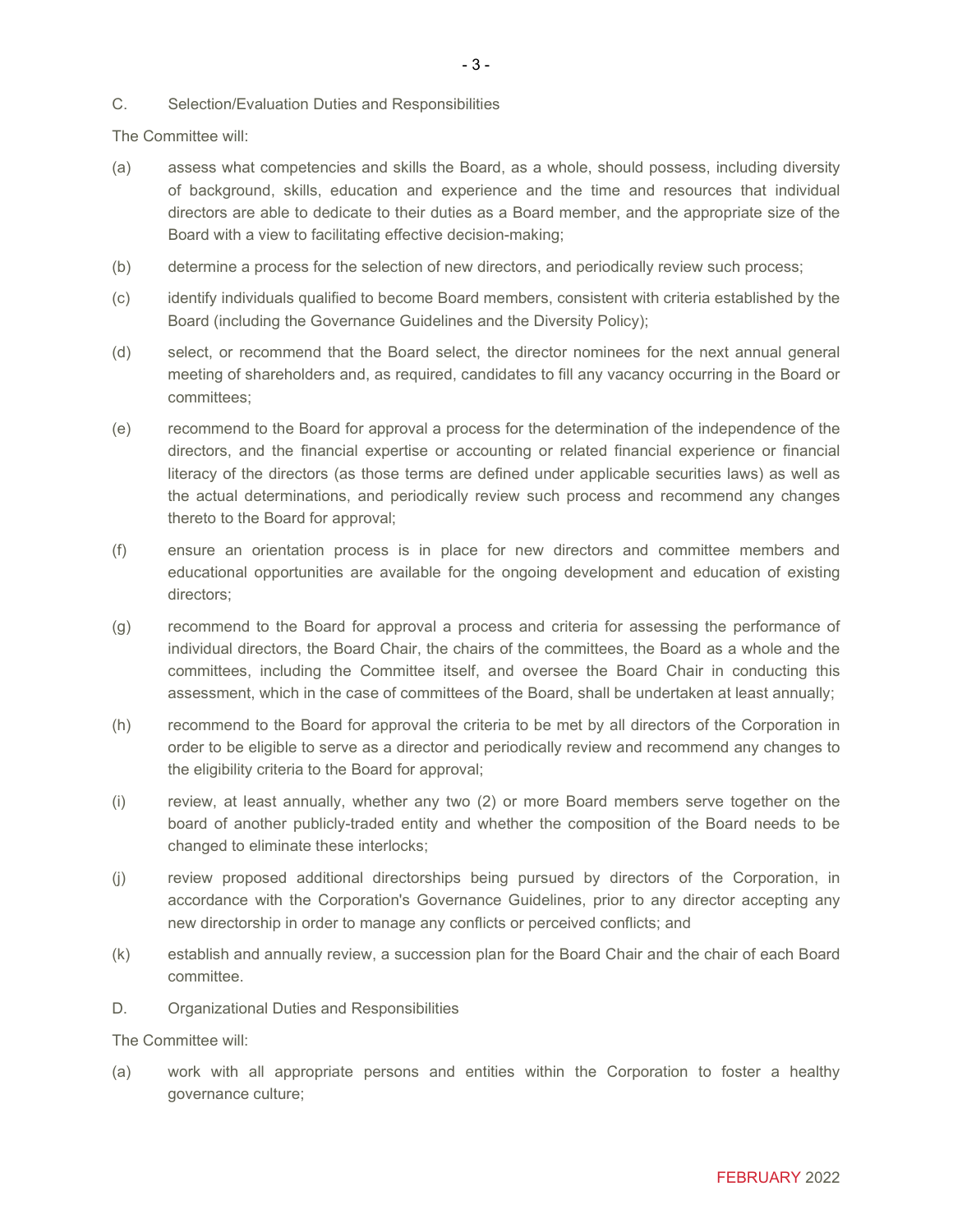- (b) review as required, and report to the Board on the necessity or advisability of appointing an independent committee to evaluate and confirm to the Board the fairness of any material transaction involving the Corporation and a significant Shareholder;
- (c) annually review Directors' and Officers' Liability Insurance coverage; and
- (d) facilitate the exercise of the Board's duties and responsibilities in compliance with applicable governance and Corporation policies.
- E. ESG Oversight Duties and Responsibilities

The Committee will:

- (a) review, approve or make recommendations to the Board in respect of ESG matters, including but not limited to sustainable development, public awareness and consultation, issues management, environmental stewardship, external communications, government relations, indigenous relations, community investment and human rights;
- (b) provide oversight on Pembina's performance in these areas in order to review the effectiveness with which Pembina meets its obligations and achieves its purpose with respect to ESG;
- (c) provide oversight of Pembina's program to identify and monitor the impacts of proposed legislation and other emerging issues, trends and public opinion impacts in ESG areas and recommend appropriate responses to the Board;
- (d) monitor Pembina's conduct of business in a socially responsible, ethical and transparent manner;
- (e) review Pembina's sustainability reports; and
- (f) review and provide oversight of Pembina's reporting on ESG matters.

### IV. MEETINGS

The Committee will meet quarterly, or more frequently at the discretion of the members of the Committee, as circumstances require.

Notice of each meeting of the Committee will be given to each member. The notice will:

- (a) be in writing (which may be communicated by fax or email);
- (b) be accompanied by an agenda that states the nature of the business to be transacted at the meeting in reasonable detail;
- (c) to the extent practicable, be accompanied by copies of documentation to be considered at the meeting; and
- (d) be given at least 48 hours preceding the time stipulated for the meeting, unless notice is waived by the committee members.

A quorum for a meeting of the Committee is a majority of the members present in person or by telephone.

If the Chair is not present at a meeting of the Committee, a Chair will be selected from among the members present. The Chair will not have a second or deciding vote in the event of an equality of votes.

The Committee may invite others to attend any part of any meeting of the Committee as it deems appropriate. This includes members of management, any employee, the Corporation's legal counsel, external auditors and consultants.